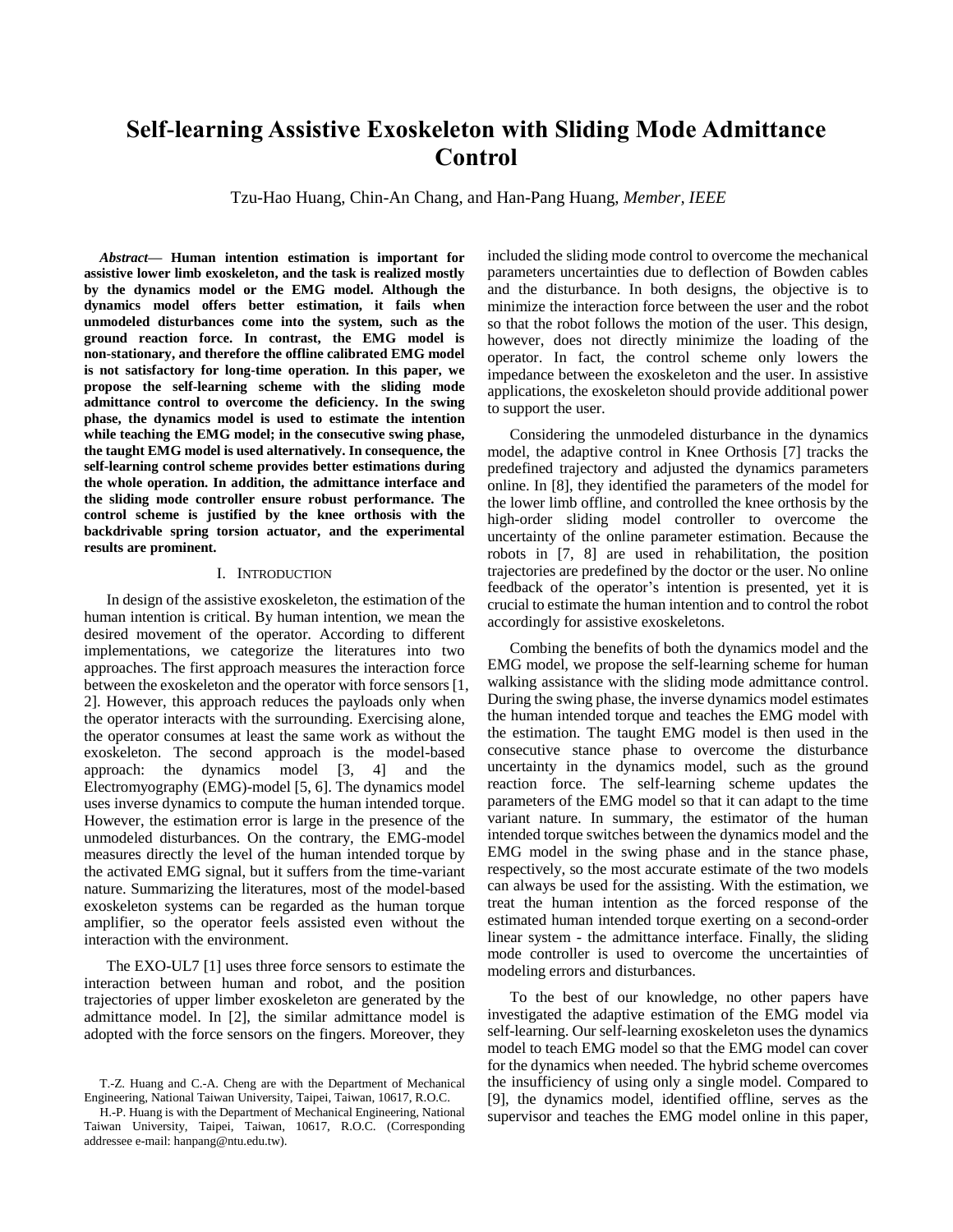whereas Cheng et al. use the Bayesian committee machines to combine the two models, which are both trained offline.

The paper is organized as follows. Section [II](#page-1-0) gives the knee orthosis system, and the modeling. In Section [III,](#page-1-1) we described the self-learning scheme and the sliding mode admittance control. In Section [IV,](#page-4-0) we verify the performance of the proposed scheme in simulations and experiments, and the results are discussed. Finally, we give a short summary in Section [VI.](#page-5-9)

## II. KNEE ORTHOSIS SYSTEM AND MODELING

## <span id="page-1-0"></span>*A. Exoskeleton System*

The exoskeleton system comprises the knee orthosis system and the footswitch. The knee orthosis system is driven by a backdrivable spring torsion actuator (BTSA) [\[10\]](#page-5-10). The soft stiffness of the BTSA provides mechanically intrinsic safety and measures the torque between the human and the actuator. Fig. 1 shows the exploded view of the BTSA, and the specification of the BTSA is shown in Table I. The actuator, the output bevel gear, and the torsion spring are connected in serial. A potentiometer is installed to measure the knee angle via the belt transmission between the output joint and the input shaft. The deflection of the spring is measured as the difference between the potentiometer and the encoder of the motor, which can be used to calculate output torque via the Hooke's law. And the footswitch is used to detect the swing phase and the stance phase.

### *B. The Dynamics Model and the EMG Model*

The dynamics model of the human-knee orthosis system is given by:

$$
J\ddot{q} + B\dot{q} + Asign(\dot{q}) + M\sin(q) = \tau_E + \tau_h + \tau_g , \qquad (1)
$$

where  $q$  is the angular position,  $J$  is the inertia,  $B$  is the viscous friction,  $A$  is the static friction,  $M$  is the gravity torque,  $\tau_{E}$  is the external torque of the exoskeleton,  $\tau_{h}$  is the external torque of the human muscle, and  $\tau<sub>g</sub>$  is the external torque of the ground reaction force, which is assumed to be zero during the swing phase. The parameters of the dynamics model are calibrated offline in the experiments.



**Fig. 1.** Exploded view of the backdrivable torsion spring actuator, Knee orthosis, and Backdrivable torsion spring actuator

| Weight (including the motor)       | 835 g                                 |
|------------------------------------|---------------------------------------|
| Length*Width*Height                | $62\times50\times187$ mm <sup>3</sup> |
| Reduction Ratio of Bevel Gear      | 2:1                                   |
| Reduction Ratio of Motor Gear Head | 43:1                                  |
| <b>Stall Torque</b>                | 87.5 Nm                               |
| No-Load Speed                      | $404 \text{ deg/sec}$                 |
| <b>Spring Stiffness</b>            | 40 Nm/rad                             |
|                                    |                                       |

TABLE I SPECIFICATIONS OF THE BTSA

\*The input motor used in this design is a Faulhaber DC-micromotor 3863H024CR with gear head 38/2 S (43:1).

We use the linear combination of the filtered EMG signals, the flexor  $E_f$  and the extensor  $E_e$ , as the EMG model. That is,

$$
\hat{\tau}_h = a_e E_e + a_f E_f + a_{bias}, \qquad (2)
$$

where  $a_e$ ,  $a_f$ ,  $a_{bias}$  are the unknown parameters to be identified. Although more sophisticated EMG models are possible, in our experience, the linear model suffices to predict the human intended torque.

#### *C. Offline System Identifications*

In this section, we describe how the unknown coefficients in (1) and (2) are identified offline. Unlike the EMG model, the dynamics model identified offline can predict with high accuracy as long as no unmodeled disturbance comes in, since it is time invariant. The EMG model, however, can only approximate locally due to the unmodeled uncertainties and the slow variation of the parameters. Therefore, the identification of the dynamics model is carried offline, whereas the EMG model learns online from the dynamics model in the swing phase with the initial parameters identified offline.

The task for the identification of the dynamics model is shown in Fig. 2 (a). During this task, the user needs to relax totally such that  $\tau_h$  can be approximated to be zero. The system model becomes

$$
\tau_E = J\ddot{q} + B\dot{q} + Asign(\dot{q}) + M\sin(q) \tag{3}
$$

The stimulus signals are the sinusoidal position trajectories of *q* with different frequencies. The filtered angular position *<sup>q</sup>* , the angular velocity  $\dot{q}$ , the angular acceleration  $\ddot{q}$ , and the torque  $\tau_E$  are collected to identify the unknowns by the ordinary linear regression.

The task for the EMG model identification is shown in Fig. 2 (b). During this task, the user tries to exercise his leg, while the knee angle is fixed to be a constant position by the position controller. The system model becomes

$$
-\tau_E = \tau_h = a_{e_0} E_e + a_{f_0} E_f + a_{bias_0}, \qquad (4)
$$

and the identified parameters  $\theta_0 = [a_{e,0}, a_{f,0}, a_{bias,0}]$  are used as the initial condition for the online learning.

## <span id="page-1-1"></span>III. SELF-LEARNING SCHEME AND SLIDING MODE ADMITTANCE CONTROL

The general idea of the exoskeleton control is to exert the force desired by the operator. We believe that human reduces



(a) dynamics model identification (b) EMG model identification

**Fig. 2**. Offline dynamics and EMG model identification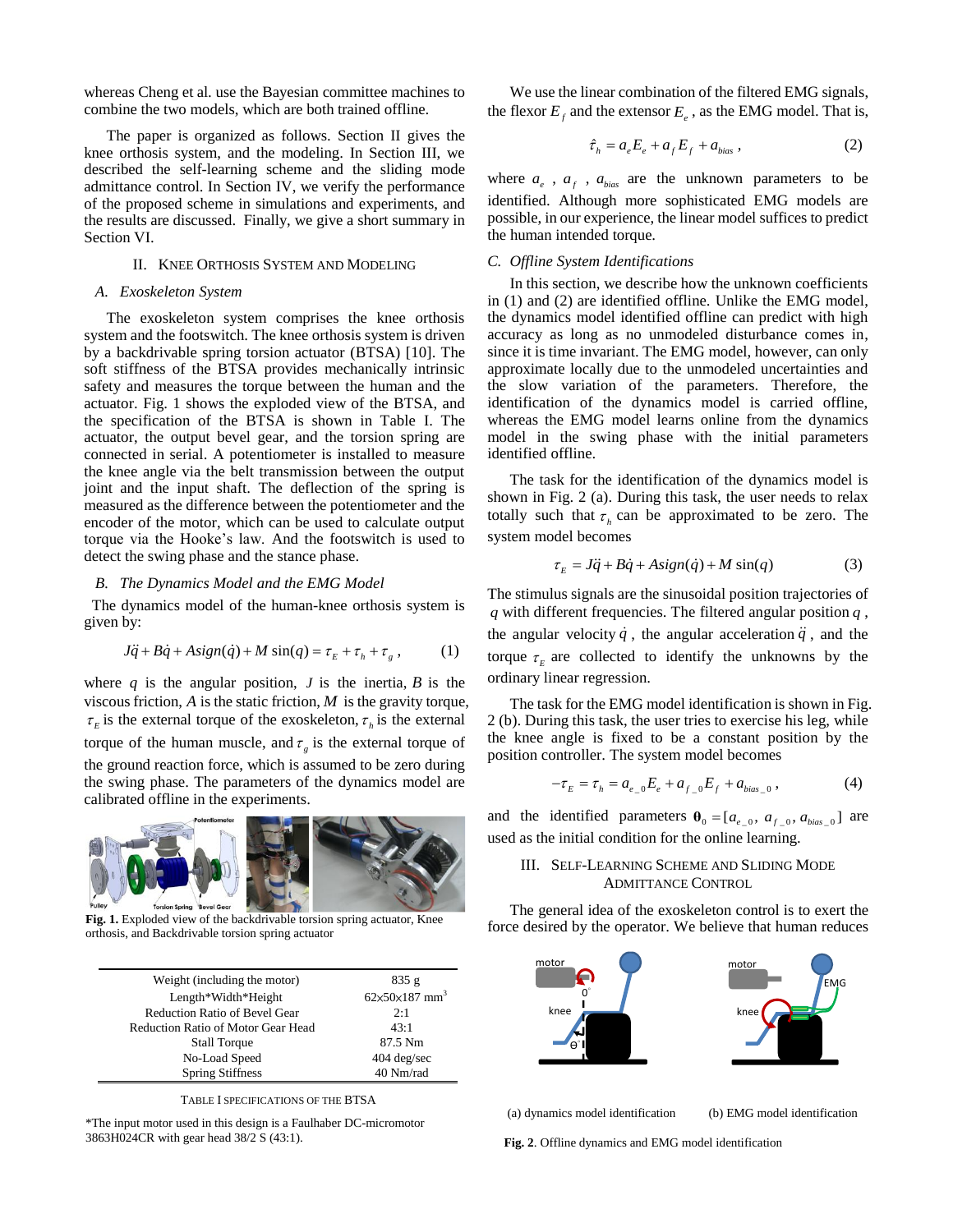

**Fig. 3**. The self-learning control scheme of the exoskeleton system

the muscle force when feeling the positive feedback. Therefore, the exoskeleton can assist the operator and reduces the payloads by providing the desired force.

We classify the walking phases into the swing phase and the stance phase, and the controller switches in between according to the footswitch. In the swing phase, the dynamics model identified offline is used to estimate the human intended torque, and to teach the EMG model; in the stance phase, the EMG model, becomes the estimator. In both phases, the admittance interface transfers the estimated torque of either the dynamics model or the EMG model to the position command, and effectively filters the discontinuities of the switching. Therefore, the reference position trajectory for the inner position controller is continuously differentiable, and is tracked by the sliding mode controller in the inner position control loop. In summary, the exoskeleton system consists of two control loops. The upper control loop estimates the human intention and learns online; the lower control loop tracks the reference trajectory robustly by the sliding mode controller, as shown in Fig. 3.

#### *A. Self-learning Scheme*

Self-learning, also called self-training, is a technique for semi-supervised learning. Semi-supervised learning is a methodology of machine learning and used in the scenario where accessing the labeled data is hard or expensive. The semi-supervised learning machine takes into account both the labeled and the unlabeled data to improve the performance. In the supervised step, the machine is first trained with the small amount of labeled data, and then it is used to predict the unlabeled data. During the unsupervised process, the machine labels parts of the confident unlabeled data and retrains. We found the mechanism very suitable for the exoskeleton. In our case, the exoskeleton learns offline with the data collected from the strictly controlled experiments, which is time consuming if large amount of data are in need. In the unsupervised step, the machine labels the unlabeled data by the dynamics model, and the newly labeled data are used to teach the EMG model. In this design, the exoskeleton system consists of a weak learner, the EMG model, and a strong learner, the dynamics model. In spite of the ability, the strong

learner can only be used in the restricted domain, and therefore the strong learner has to teach the weak learner to compensate the deficits. That is, in the swing phase, the dynamics model teaches the EMG model, since it is accurate in absence of external disturbances. And then the EMG model takes over when the dynamics model fails. We detail the process as follows.

In the swing phase, using (1) with the parameters identified offline and  $\tau_E$  measured by the BTSA, the dynamics model can estimate the human intended torque. The estimation is used to teach the EMG model by the following adaptive law with the initial parameters identified offline in (4). From (1) and (2),

$$
J\ddot{q} + B\dot{q} + Asign(\dot{q}) + M \sin(q) - \tau_E
$$
  
\n
$$
\approx a_e E_e + a_f E_f + a_{bias}
$$
\n(5)

so the human intended torque can be measured by the dynamics model with

$$
z := \frac{[J\ddot{q} + B\dot{q} + Asign(\dot{q}) + M\sin(q) - \tau_E]}{\Lambda(s)} = \mathbf{0}^{*T}\mathbf{\Phi},\qquad(6)
$$

where  $\mathbf{\theta}^{*T} = \begin{vmatrix} a_e^*, a_f^*, a_h^* \end{vmatrix}$  $\mathbf{\theta}^{*T} = \left[ a_e^*, a_f^*, a_{bias}^* \right]^T$  is the optimal parameter with respect the  $L_2$ -norm error,

$$
\mathbf{\Phi} = \left[ \Lambda(s)^{-1} E_e, \ \Lambda(s)^{-1} E_f, \ \Lambda(s)^{-1} \right]^T \tag{7}
$$

is the regressor vector, and, with the abuse of notation,  $\Lambda(s)$ denotes Hurwitz system, which is chosen as the Butterworth low-pass filter in the experiments, and *s* is the variable of Laplace transform. Let the empirical estimation be

$$
\hat{z} = \hat{\boldsymbol{\theta}}^T \boldsymbol{\Phi} \tag{8}
$$

where  $\hat{\theta} = \begin{bmatrix} \hat{a}_e, \hat{a}_f, \hat{a}_{bias} \end{bmatrix}^T$  $\hat{\theta} = \left[\hat{a}_e, \hat{a}_f, \hat{a}_{bias}\right]$  is estimated parameters. The error between the measurement and estimation is given as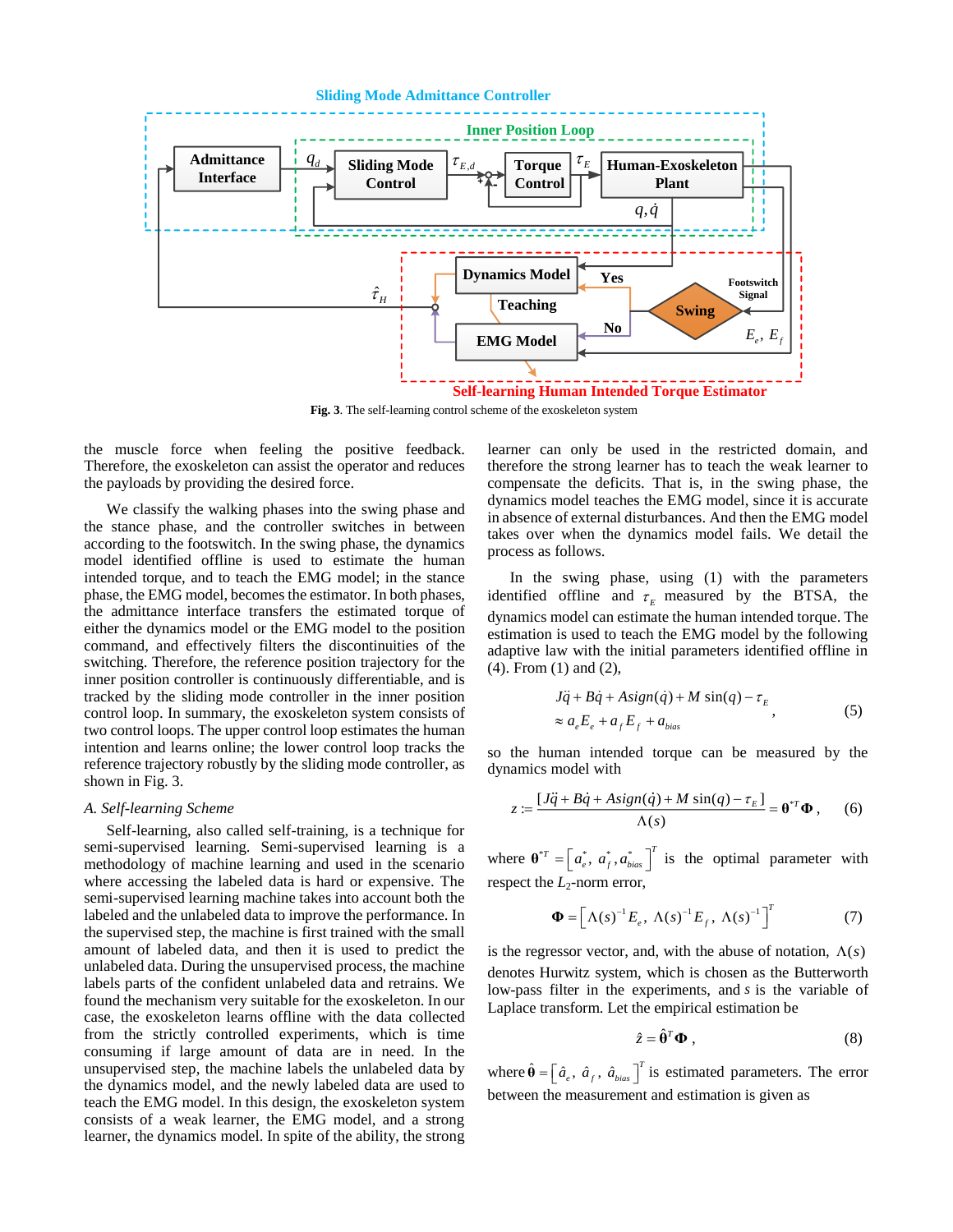$$
\varepsilon = \frac{z - \hat{z}}{m_s^2} = \frac{\tilde{\theta}^T \Phi}{m_s^2},\tag{9}
$$

where  $\tilde{\boldsymbol{\theta}} = \boldsymbol{\theta} - \hat{\boldsymbol{\theta}}$ , and  $m_s^2$  is the normalization factor such that  $\Phi / m_s^2 < \infty$ . Considering the cost function  $J(\theta)$ ,

$$
J(\mathbf{\theta}) = \frac{\varepsilon^2 m_s^2}{2} = \frac{(\tilde{\mathbf{\theta}}^T \mathbf{\Phi})^2}{2m_s^2},
$$
 (10)

the adaptive law is given by taking the negative gradient of , that is

$$
\dot{\mathbf{\theta}} = -\gamma \nabla J(\mathbf{\theta}) = \gamma \varepsilon \mathbf{\Phi}, \ \mathbf{\theta}(0) = \mathbf{\theta}_0, \tag{11}
$$

$$
\nabla J(\mathbf{\theta}) = -\frac{(z - \mathbf{\theta}^T \mathbf{\Phi})}{m_s^2} \mathbf{\Phi} = -\varepsilon \mathbf{\Phi} , \qquad (12)
$$

where  $\gamma > 0$  is the learning rate. Let

$$
V := \frac{1}{2\gamma} \left\| \tilde{\boldsymbol{\theta}} \right\|_{l_2}^2 \ge 0 \tag{13}
$$

be the Lyapunov function. The adaptive law is stable since

$$
\dot{V} = \frac{\tilde{\theta}^T}{\gamma} \frac{d\tilde{\theta}}{dt} = -\frac{(\tilde{\theta}^T \Phi)^2}{m_s^2} = -\varepsilon^2 m_s^2 \le 0 \ . \tag{14}
$$

#### *B. Sliding Mode Admittance Control*

The sliding mode admittance control consists of the admittance interface, the sliding mode controller, and the PD torque controller. The main advantages of sliding mode admittance control are that the admittance interface in fact acts as a low-pass filter, so the tracking position trajectory is smoother than the estimated human intended torque, and that the sliding mode controller can handle the uncertainty of the modeling errors and the disturbance robustly. Compared to the methods [\[1,](#page-5-0) [2,](#page-5-1) [7,](#page-5-6) [8\]](#page-5-7) that compensates only impedance of the dynamics, the main difference here is that the human intended torque is also considered, and therefore the assistance is more direct and more precise.

The admittance is used to model the relationship between the human intended force and the relative angular position,

$$
M_h(\ddot{q}_d - \ddot{q}) + B_h(\dot{q}_d - \dot{q}) + D_h(q_d - q) = \hat{\tau}_h \tag{15}
$$

where  $M_h$ ,  $B_h$ , and  $D_h$  are user-specific dynamics parameters,  $q_d$  is the desired trajectory of the output link,  $q$  is the current position, and  $\hat{\tau}_h$  is the estimated human intended torque. The desired trajectory is forced response of the second-order system, so it is continuously differentiable. Note that, (15) is the compliance control in the impedance control literatures, so exoskeleton follows smoothly regardless of the discontinuities in the estimated human intended torque.

With the desired trajectory from the admittance interface, the sliding mode controller uses the sliding surface to generate the torque command, which is tracked by the PD torque controller.

The nominal model of the human-exoskeleton system can be modeled as

$$
\ddot{q} = \hat{f} + \hat{J}^{-1}\tau_E + \delta \tag{16}
$$

$$
\hat{f} = -\frac{1}{\hat{J}} [\hat{B}\dot{q} - \hat{M}\sin(q) + \hat{\tau}_h]
$$
\n(17)

where  $\hat{\tau}_h$  is the estimated human intended torque,  $\hat{J}$ ,  $\hat{B}$ ,  $\hat{M}$ are the estimated parameters,  $\|\delta\|_{\infty} < D$  is contribution of all the modeling uncertainties and the disturbances and is bounded by some constant  $D < \infty$ . Notice that we include the static friction term  $\text{Asign}(\dot{q})$  in  $\delta$  so that the nominal plant (16) is bounded and continuous. In order to let the system track  $q \approx q_d$ , the sliding surface  $S = 0$  is defined as (18)

$$
S = \dot{\tilde{q}} + \lambda \tilde{q} \tag{18}
$$

$$
\dot{S} = \ddot{q} - \ddot{q}_d + \lambda \dot{\tilde{q}} = f + \hat{J}^{-1} \tau_E + \delta - \ddot{q}_d + \lambda \dot{\tilde{q}} \,,\tag{19}
$$

where  $\tilde{q} = q - q_d$  and  $\lambda > 0$ . Assuming  $\hat{J}(f + \delta - \ddot{q}_d + \lambda \dot{\tilde{q}}) < \infty$ , to achieve  $S = 0$ , we set

$$
\overline{\tau}_{E} := \hat{J}(-f + \ddot{q}_d - \lambda \dot{\tilde{q}}) \,. \tag{20}
$$

To satisfy the sliding condition under the uncertainty *d* , the torque reference is designed as (27).

$$
\tau_{E,d} := \overline{\tau}_E - \sigma \hat{J} \text{sat}(S / \beta) , \qquad (21)
$$

which is the torque reference for the inner torque control loop, where  $\sigma > 0$ ,

$$
sat(x) = \begin{cases} x, & \text{if } |x| \le 1 \\ \text{sgn}(x), & \text{if } |x| > 1 \end{cases}
$$

sgn(·) = { $\pm$ 1,0} denotes the sign function, and  $\beta$  > 0 is the thickness of the boundary layer. Choose the Lyapunov function as

$$
V_1 = \frac{1}{2} S^2 \ge 0 \tag{22}
$$

Set  $\sigma = \eta + D$  with  $\eta > 0$ , we can show that for  $|S / \varepsilon| > 1$ 

$$
\dot{V}_1 = \frac{1}{2}\dot{S} \cdot S = [\delta - \sigma \text{sgn}(S)]S < -\eta |S| < 0.
$$
 (23)

Therefore,  $\{S \mid |S / \beta| \leq 1\}$  is positively invariant. Inside the boundary layer, take

$$
V_2 = \frac{1}{2}\tilde{q}^2\tag{24}
$$

and we have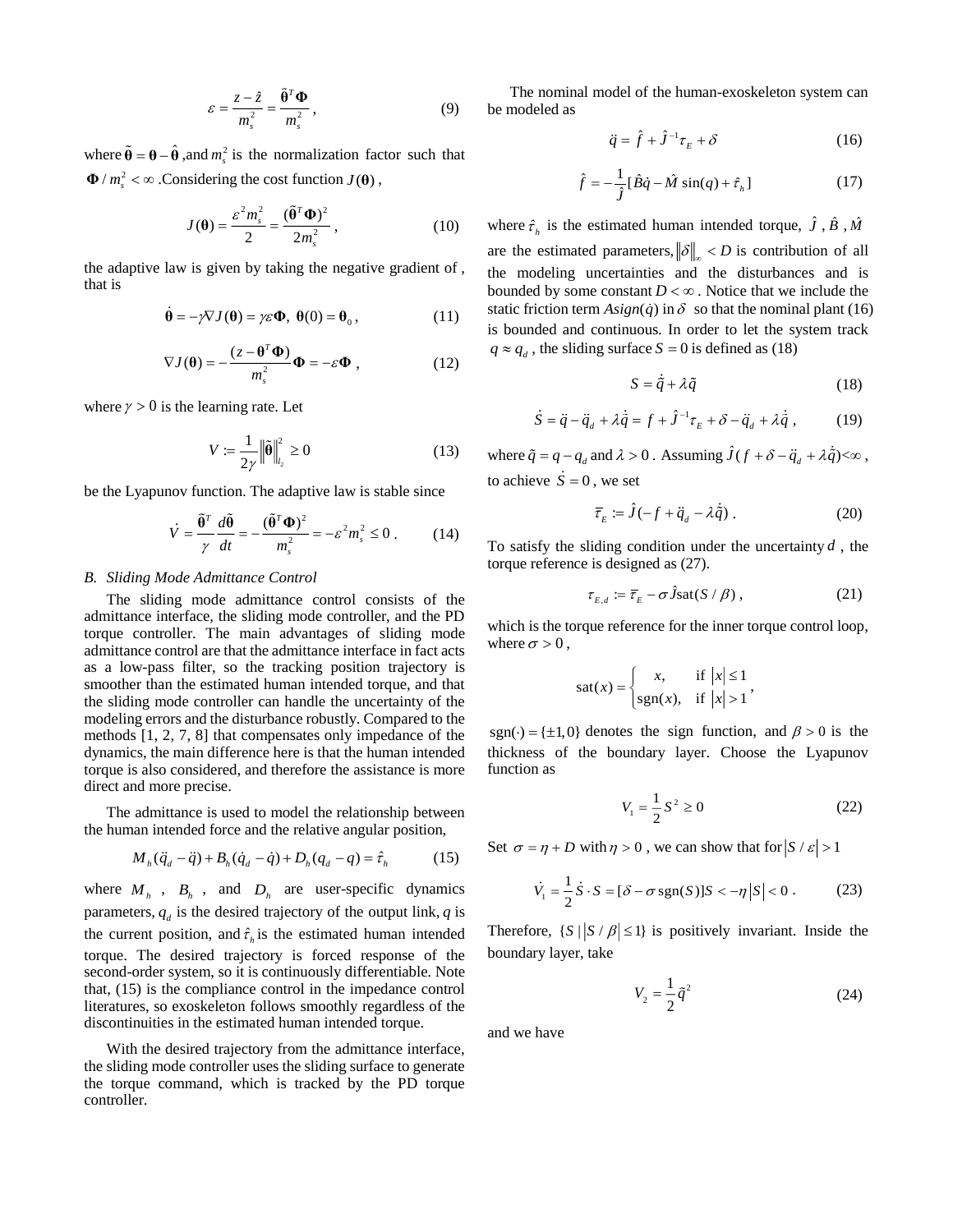$$
\dot{V}_2 = \tilde{q}(S - \lambda \tilde{q}) < -\lambda (1 - \theta)\tilde{q}^2 < 0
$$
\n(25)

for  $|\tilde{q}| \geq (\theta \lambda)^{-1} |S|$ , where  $0 < \theta < 1$ . The error  $\tilde{q}$  is ultimately bounded in the ball  $|\tilde{q}| < (\theta \lambda)^{-1} |S|$ .

## IV. EXPERIMENTAL RESULTS AND DISCUSSION

### <span id="page-4-0"></span>*A. Simulation Results*

We use the second-order human muscle model proposed in [\[10\]](#page-5-10) to simulate the effect of the exoskeleton. Assuming human is an ideal controller, and the control objective is to track a sinusoidal position trajectory. In the simulation, we assume the estimated human intended torque is known. Fig. 4 (a) shows human applied torque and the interaction force due to the mechanical impedance of the exoskeleton and the human body during the tracking; Fig. 4 (b) shows the result with the assistance of the exoskeleton. With the assistive control, the human applied torque decreases significantly by a factor of 4, and the torque error in the sliding mode control converges into the boundary layer exponentially, despite little chattering along the boundary. The simulation results prove the effect of the sliding mode admittance controller.

## *B. Experimental Results*

In the experiments, the subject is a healthy 32-year-old male, and he is asked to climb the stairs up and down with the BTSA knee othosis. Before the task starts, the exoskeleton system is calibrated offline according to Section II. During the task, the self-learning exoskeleton estimates the human intended torque with the dynamics model and the EMG model in the swing phase and the stance phase, respectively. And then the estimation is used for the sliding mode admittance controller. All the EMG signals are rectified, filtered by the Kalman filter [\[11\]](#page-5-11), and offset such that the EMG signal is zero when muscles are totally relaxed. Fig. 5 shows how the EMG model learns during the task with the initial parameters identified offline. In each swing phase, the EMG model is updated to adapt to current condition, and the result shows the parameters of the EMG model is indeed time-variant. This is because, to approximate the nonlinear model, the linear model is only valid locally, and the electric resistance between the electrodes and the operator changes with time due to sweats and slipping. Therefore, it is necessary to learn the EMG model online.

To compare the self-learning estimator and the single model approach, the estimations are shown in Fig. 6 (a). Combining the two models, the self-learning estimator switches between the two models according to the gait phase. In the swing phase, the EMG model tries to learn from the dynamics model, so it can encounter the uncertainties in the stance phase. We observe that the dynamics model overestimate the human intended torque in the stance phase, because it includes the torques from the disturbance and the exoskeleton. Indeed, when climbing, the hamstrings and the quadriceps exert the most in the swing phase and relax in the stance phase. This accounts for the estimation of the EMG model. Therefore, if we use the dynamics model in all the phases, the operator might be easily injured by the large forces provided by the exoskeleton in the stance phase, since it not only amplifies the human intended torque but also the torque due to exogenous disturbance. In this case, the operator has to



**Fig. 4**. The simulation result of the sliding mode admittance controller (a) without the assistive control (b) with the assistive control.



exert large forces to compensate the disturbance, which is the major defects of most of the exoskeleton with only the dynamics model. Fig. 6 (b) shows the reference position from the admittance interface. Despite the discontinuity of the torque estimation in Fig. 6 (a), the desired position trajectory is continuously differentiable owing to the second-order system.

## V. DISCUSSIONS

In the implementation, the sliding mode control plays an important figure. As discussed, the thickness of the boundary layer trades off the magnitude of the chattering and the tracking error. In contrast to the conventional sliding mode controller used in the tracking, we design our sliding mode controller with large boundary layer. Augmented on human, the success of an assistive controller relies more on the smoothness, the phase, and the direction of the assisting torque rather than the actual value of the supporting force and the position tracking error. With such knowledge, the boundary layer should be large as long as it pushes the exoskeleton from large tracking errors; inside the boundary, the sliding mode control is actually a proportional feedback controller providing smooth assisting.

In the experiments, we observe that the optimal parameters of the admittance interface vary with the configurations and the tasks. It is interesting that human expect different